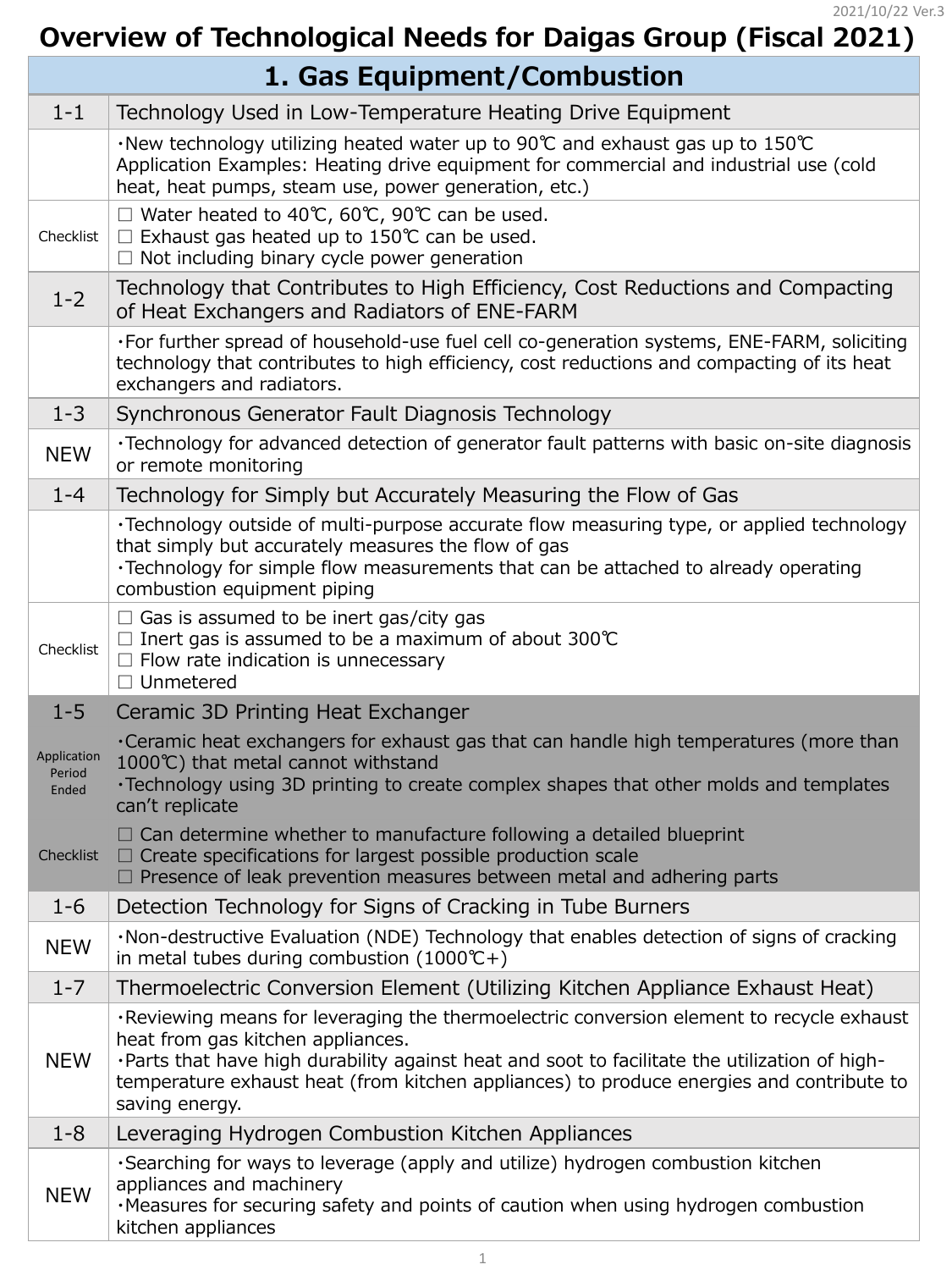|                                              | 2. Chemistry, Materials, and Environment                                                                                                                                                                                                                                                                                                                                                                               |  |
|----------------------------------------------|------------------------------------------------------------------------------------------------------------------------------------------------------------------------------------------------------------------------------------------------------------------------------------------------------------------------------------------------------------------------------------------------------------------------|--|
| $2 - 1$                                      | Technology for Turning Titania (Titanium Oxide) into Paste or Paint                                                                                                                                                                                                                                                                                                                                                    |  |
|                                              | . Turning titania nanoparticles into paste (especially with uniform distribution,<br>concentrate)<br>. Applying a clear coating (formulation and dispersion of inorganic binders) on titania<br>nanoparticles<br>·Turning transparent photocatalyst paint into merchandise (antibacterial, anti-virus,<br>antifouling, anti-fog, deodorant)                                                                            |  |
| $2 - 2$                                      | Production or Application Development of Thermal Conductive Resin<br>and Heat Dissipation Paint                                                                                                                                                                                                                                                                                                                        |  |
|                                              | . Company that can manufacture heat dissipation paint and thermal conductive resin<br>(including rubber and grease)<br>. Facility that can evaluate thermal conduction and heat dissipation characteristics<br>(thermal conductivity, radiation, and heat dissipation during actual use)<br>. Partner or user who can develop usages for thermal conduction/heat dissipation<br>material including multilayer graphene |  |
| $2 - 3$                                      | UV or Visible Light Reaction Contractor                                                                                                                                                                                                                                                                                                                                                                                |  |
| <b>NEW</b>                                   | . UV or Visible Light Reaction Contractor (Pilot Production, Actual Machine<br>Production)                                                                                                                                                                                                                                                                                                                             |  |
| $2 - 4$                                      | Saline Water Mist Spray Device for Uniform and Consistent Spraying<br>of Steel Plate Surfaces                                                                                                                                                                                                                                                                                                                          |  |
| <b>NEW</b><br>Application<br>Period<br>Ended | $\cdot$ The spray device provides uniform and consistent spray of fine saline mist onto<br>steel plate surfaces. It is utilized in experiments (pre-processing stage) for<br>producing consistently reproducible rust.                                                                                                                                                                                                 |  |
| $2 - 5$                                      | Technology for Increasing Amounts of Biogas Generated                                                                                                                                                                                                                                                                                                                                                                  |  |
|                                              | •Technology for increasing amounts of biogas generated using an existing methane<br>fermenter (digestion tank)                                                                                                                                                                                                                                                                                                         |  |
| $2 - 6$                                      | IoT Sensors for Water Treatment Use                                                                                                                                                                                                                                                                                                                                                                                    |  |
|                                              | . Sensors that can inspect categories of water quality (for example, BOD, n-Hex,                                                                                                                                                                                                                                                                                                                                       |  |

etc.) which cannot be evaluated in real time during the water treatment process

## 2-7 Search for Parts to Measure Residual Chlorine in Real-time

NEW Application Period Ended ・We are searching for affordable sensors with continuous measurement capabilities to expand the monitoring options of our network configured cloud-based temperature and humidity monitoring system.

2-8 | Refrigerant (Chlorofluorocarbon) Recycling Technology

NEW ・Should be looking into leveraging recycled refrigerants during GHP maintenance. ・Technology that can be leveraged for on-site recycling of refrigerants (chlorofluorocarbon) as a provided service.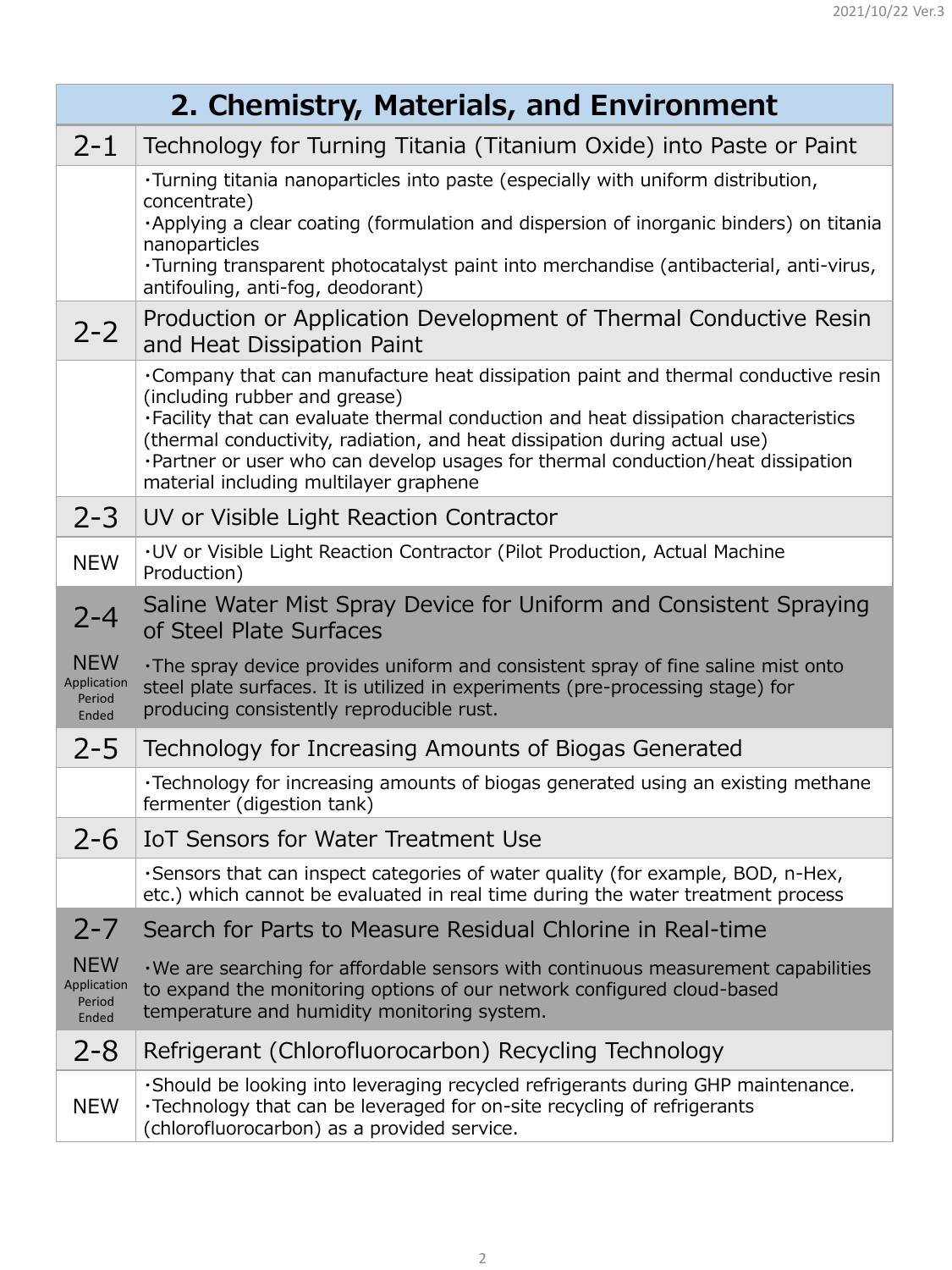| 3. Pipeline/Plant Engineering (1) |                                                                                                                                                                                                       |
|-----------------------------------|-------------------------------------------------------------------------------------------------------------------------------------------------------------------------------------------------------|
| $3 - 1$                           | Medium-Pressure Large-Capacity Gas Meter                                                                                                                                                              |
|                                   | ·Medium-pressure large-capacity gas meter except for turbine gas meters (not<br>including roots type)                                                                                                 |
| $3 - 2$                           | Technology for Non-Destructively Measuring Surface Pressure on a<br><b>Flange Face</b>                                                                                                                |
|                                   | •Technology that can nondestructively measure surface-pressure distribution and<br>surface pressure from outside when tightening the pipe flange                                                      |
| $3 - 3$                           | Automatic Welding Technology for Fillet Welding                                                                                                                                                       |
| Application<br>Period<br>Ended    | . Establish automatic welding apparatus and conditions for fillet welding at a<br>construction site for steel-insert welded tube fittings for piping                                                  |
| $3 - 4$                           | Technology for Finishing Asphalt Pavement                                                                                                                                                             |
|                                   | . Technology that can make clean finished pavement without re-pavement from<br>temporary roads (asphalt pavement) after excavation work<br>·Small-sized cutting machines for cutting in narrow spaces |
| $3 - 5$                           | Affordable and Lightweight Earth Retaining Works                                                                                                                                                      |
| <b>NEW</b>                        | . Affordable, lightweight, and easy to handle earth retaining work of soft grounds<br>that require excavation of no deeper than 60cm                                                                  |
| $3 - 6$                           | Auxiliary Tools for Excavation in Narrow Spaces (Scoop/Earth and<br>Sand Suction)                                                                                                                     |
|                                   | $\cdot$ Excavation tools capable of excavating even in narrow spaces where it is difficult to<br>operate an excavator                                                                                 |
| $3 - 7$                           | Earth and Sand Transportation Tools (Equipment) and Automated<br>Transportation                                                                                                                       |
| <b>NEW</b>                        | $\cdot$ Technology for efficient transportation of earth and sand from the excavation site to<br>the dump truck                                                                                       |
| $3 - 8$                           | Domes for Field Work and Other Goods to Counter Heat Stroke                                                                                                                                           |

・Lightweight, easily assembled and removable domes (tents) used during excavation/piping work, which allows workers to work under the roof no matter what the weather or season ・Other goods that counter heat stroke for field workers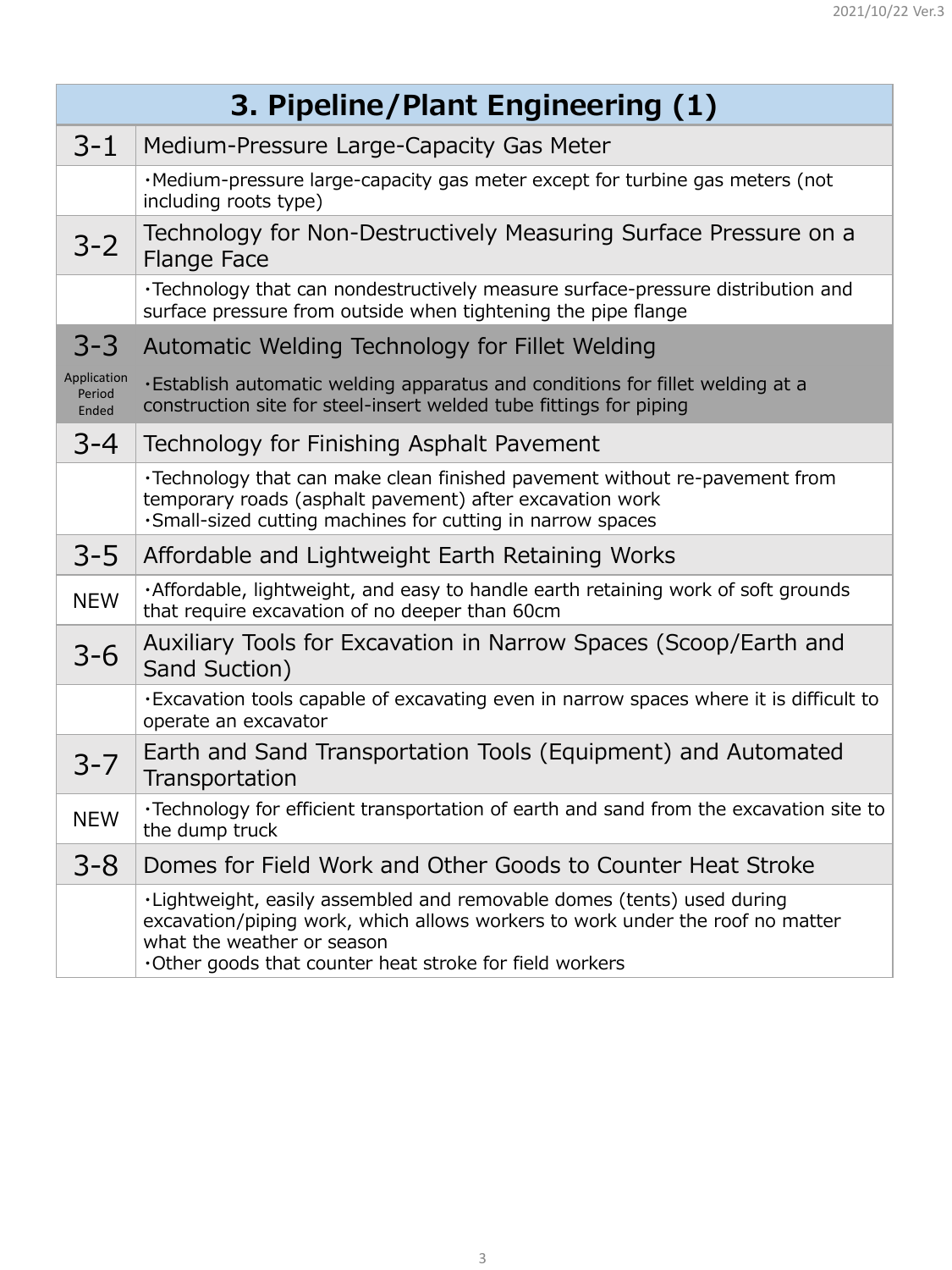| 4. Pipeline/Plant Engineering (2) |                                                                                                                                                                                                                                                                                                                                                                                                  |
|-----------------------------------|--------------------------------------------------------------------------------------------------------------------------------------------------------------------------------------------------------------------------------------------------------------------------------------------------------------------------------------------------------------------------------------------------|
| $4 - 1$                           | Tools for Automatically Collecting and Analyzing Data on Operator<br><b>Movements</b>                                                                                                                                                                                                                                                                                                            |
| <b>NEW</b>                        | •Tools that utilize AI cameras and skin suits to automatically collect and analyze<br>data on the movements of each operator (excavation, earth/sand transport, pipeline<br>laying, rest etc.)                                                                                                                                                                                                   |
| $4 - 2$                           | Traffic Guidance with Guardsman Robot                                                                                                                                                                                                                                                                                                                                                            |
| <b>NEW</b>                        | . The Guardsman Robot proxies basic tasks of the requisite construction/work site<br>traffic controller. Tasks include giving alerts when people or machinery items come<br>into close proximity of the work area.                                                                                                                                                                               |
| $4 - 3$                           | Underground Gas Pipe Positioning Car Navigation System                                                                                                                                                                                                                                                                                                                                           |
| <b>NEW</b>                        | . After the user specifies the range settings (the gas pipeline route, to be followed<br>that day), the car navigation application will calculate the shortest route and alert<br>the user/driver, with visual or audio information, when they are directly above the<br>gas pipe.                                                                                                               |
| $4 - 4$                           | Autonomous Driving and Automatic Vehicle Location (AVL)<br>Technology for a Locator (Position Identification Device)                                                                                                                                                                                                                                                                             |
| <b>NEW</b>                        | . Ground penetrating radar (GPR) equipped autonomous driving technology (able to<br>clear paved/non-paved, sidewalk or road curb/gutters), and non-GPS-use<br>automated vehicle location technology                                                                                                                                                                                              |
| $4 - 5$                           | <b>Automated Inventory Control System</b>                                                                                                                                                                                                                                                                                                                                                        |
|                                   | A system that can automatically manage inventory counts of consumable materials<br>required for gas fitting work, stored in the warehouse, and alerts the inventory<br>manager when levels are below the specified amount                                                                                                                                                                        |
| $4 - 6$                           | Technology for Separating City Gas and Nitrogen Gas                                                                                                                                                                                                                                                                                                                                              |
|                                   | . Incombustible gas or technology that does not mix with city gas<br>•Technology that can separate nitrogen and city gas from mixed gases<br>•Technology that can separate city gas from mixed gases, using incombustible gas<br>replacing nitrogen                                                                                                                                              |
| $4 - 7$                           | Survey Technology for Concrete Structures (1) (2) (3)                                                                                                                                                                                                                                                                                                                                            |
|                                   | (1) Technology that can access the places listed below and take photographs of the<br>structures or conduct the hammering test<br>Bottom of pier<br>PCLNG tanker breakwater<br>(2) Technology that can automatically grasp the location of diagnostic imaging and<br>hammering test results<br>(3) Database that can save and organize survey results and design conditions of<br>each structure |
| $4 - 8$                           | Non-Destructive Inspection Method for Detection of the Depths of<br><b>Concrete Neutralization</b>                                                                                                                                                                                                                                                                                               |
|                                   | $\cdot$ Technology that can non-destructively measure the depths of concrete<br>neutralization in the bodies of rebar concrete structures                                                                                                                                                                                                                                                        |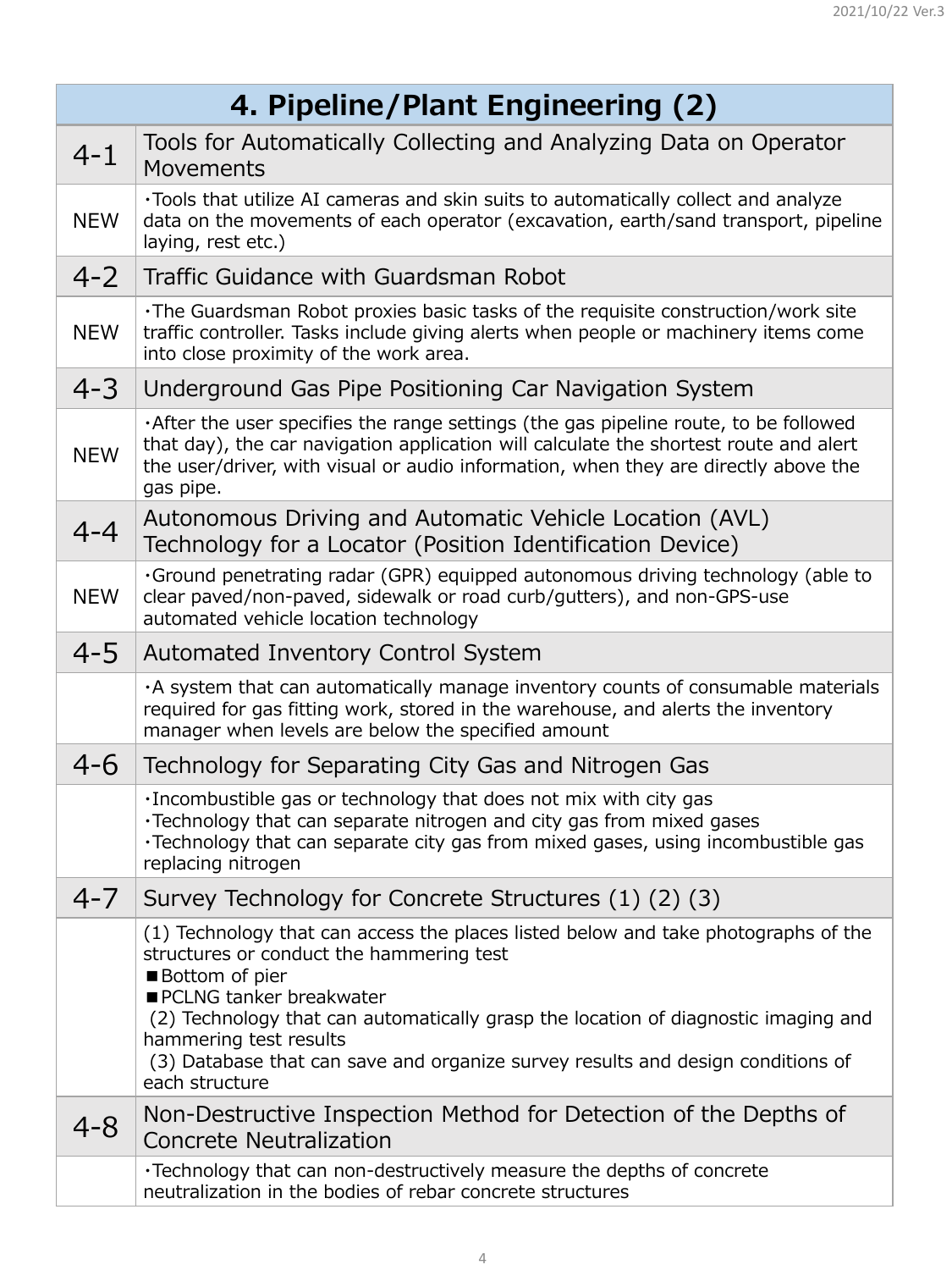## **5.Collaboration and Co-Creation Activities/Development Partners**

| $5 - 1$    | Collaborative Activity with $hu+gMUSEUM(1)(2)(3)$                                                                                                                                                                                                                                                                                                                                                                                                                                                                                                                                                                                                                                                                                                                                                                                                                                                                                                                                                                                                                                                                                                                                         |
|------------|-------------------------------------------------------------------------------------------------------------------------------------------------------------------------------------------------------------------------------------------------------------------------------------------------------------------------------------------------------------------------------------------------------------------------------------------------------------------------------------------------------------------------------------------------------------------------------------------------------------------------------------------------------------------------------------------------------------------------------------------------------------------------------------------------------------------------------------------------------------------------------------------------------------------------------------------------------------------------------------------------------------------------------------------------------------------------------------------------------------------------------------------------------------------------------------------|
|            | $\cdot$ We offer the hu+gMUSEUM as a space to collaborate.<br>. Solicit ideas and a plan for the event corner that could encourage interest in events<br>. Solicit ideas and a plan for effective use of the kitchen studio and rental hall                                                                                                                                                                                                                                                                                                                                                                                                                                                                                                                                                                                                                                                                                                                                                                                                                                                                                                                                               |
| $5-2$      | Collaborative Activities at Cooking Schools (1) (2) (3) (4) (5) (6)                                                                                                                                                                                                                                                                                                                                                                                                                                                                                                                                                                                                                                                                                                                                                                                                                                                                                                                                                                                                                                                                                                                       |
|            | (1) Solicit collaboration plans for cooking classes (tie-up enterprises product PR).<br>Currently we have established tie-ups primarily with food and beverage product<br>manufacturers, kitchenware manufacturers, and life insurance companies.<br>(2) Soliciting businesses to collaborate and offer proposals for events or workshops<br>that leverage large scale video projection technologies at the hu+gMUSEUM.<br>(3) The Osaka Gas Cooking School currently has a male participant (student) ratio of<br>approximately 10%. We aim to improve this by increasing the number of ongoing<br>male participants. Solicit collaboration plans to increase male participants.<br>(4) Solicit plans for personal enrichment activities (for adults) and seminars that<br>connect with cooking courses.<br>(5) Soliciting businesses to convert online lesson recipes into fully prepared meal kits<br>and provide delivery.<br>(6) Solicit food product or restaurant businesses who are seeking menu<br>development or photo/videography of key products. We also plan to solicit<br>businesses to collaborate on product development that leverages know-how in menu<br>development. |
| $5 - 3$    | Transmission of Food Culture Using "Amakara Techo" (Food<br>Information Magazine)                                                                                                                                                                                                                                                                                                                                                                                                                                                                                                                                                                                                                                                                                                                                                                                                                                                                                                                                                                                                                                                                                                         |
|            | . Won't you learn more about Kansai's food culture through the brand knowhow of<br>"Amakara Techo"?                                                                                                                                                                                                                                                                                                                                                                                                                                                                                                                                                                                                                                                                                                                                                                                                                                                                                                                                                                                                                                                                                       |
| $5 - 4$    | Supporters Aim to Activate the Region through Sports and Health                                                                                                                                                                                                                                                                                                                                                                                                                                                                                                                                                                                                                                                                                                                                                                                                                                                                                                                                                                                                                                                                                                                           |
|            | We support administrative and local government activities that promote health of<br>the individual and the region through sports and health initiatives!                                                                                                                                                                                                                                                                                                                                                                                                                                                                                                                                                                                                                                                                                                                                                                                                                                                                                                                                                                                                                                  |
| $5 - 5$    | New Application Development Partners for Biodegradable Resin for<br><b>Inflation Film Molding</b>                                                                                                                                                                                                                                                                                                                                                                                                                                                                                                                                                                                                                                                                                                                                                                                                                                                                                                                                                                                                                                                                                         |
|            | . New application development partners for biodegradable resin for inflation film<br>molding with the main component of plant-derived polylactic acid<br>. Film molding consignment partner (inflation molding, T-die film molding)                                                                                                                                                                                                                                                                                                                                                                                                                                                                                                                                                                                                                                                                                                                                                                                                                                                                                                                                                       |
| $5 - 6$    | New Application Development Partner for Multilayer Graphene                                                                                                                                                                                                                                                                                                                                                                                                                                                                                                                                                                                                                                                                                                                                                                                                                                                                                                                                                                                                                                                                                                                               |
|            | . Application development partner for low-cost, well-dispersed multilayer graphene<br>(lubrication, rubber/resin reinforced, heat dissipation, electromagnetic wave<br>absorption, etc.)                                                                                                                                                                                                                                                                                                                                                                                                                                                                                                                                                                                                                                                                                                                                                                                                                                                                                                                                                                                                  |
| $5 - 7$    | New Application Development Partner for Titanium Nanomaterials                                                                                                                                                                                                                                                                                                                                                                                                                                                                                                                                                                                                                                                                                                                                                                                                                                                                                                                                                                                                                                                                                                                            |
|            | . Application development partner for high transparency and high-activity catalysts<br>(titania sol nanoparticles)<br>- Application development partners for ultra-high refractive index transparent<br>material (titania nanoclusters)                                                                                                                                                                                                                                                                                                                                                                                                                                                                                                                                                                                                                                                                                                                                                                                                                                                                                                                                                   |
| $5 - 8$    | New Application Development Partners for MOF Moisture Sorbents                                                                                                                                                                                                                                                                                                                                                                                                                                                                                                                                                                                                                                                                                                                                                                                                                                                                                                                                                                                                                                                                                                                            |
| <b>NEW</b> | ·New application development partners for MOFs, a next-generational porous<br>material with high absorption-desorption capacities.                                                                                                                                                                                                                                                                                                                                                                                                                                                                                                                                                                                                                                                                                                                                                                                                                                                                                                                                                                                                                                                        |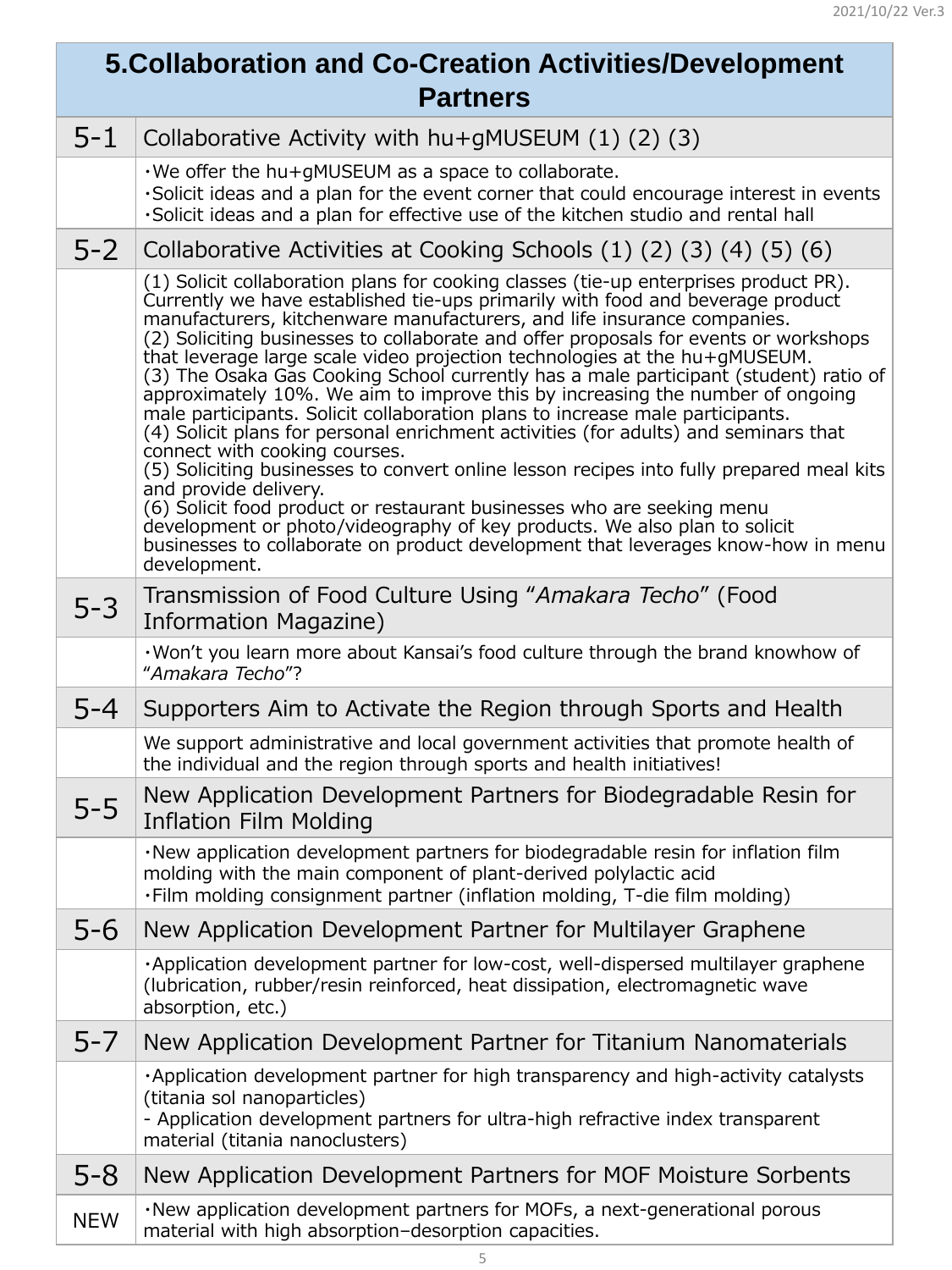| 6. Development Partners |                                                                                                                                                                                                                                                                                                                                     |
|-------------------------|-------------------------------------------------------------------------------------------------------------------------------------------------------------------------------------------------------------------------------------------------------------------------------------------------------------------------------------|
| $6 - 1$                 | New Application Development Partner for Dry Ice Cleaning<br>Technology                                                                                                                                                                                                                                                              |
|                         | . New application development partner for cleaning with dry ice (beads) and dry<br>snow (powder)                                                                                                                                                                                                                                    |
|                         | ·Specialized in cleaning for post dyeing process, molds, pulverization and<br>processing industry, and precision mechanical equipment                                                                                                                                                                                               |
| $6 - 2$                 | New Application Development Partners Utilizing Liquid Powders                                                                                                                                                                                                                                                                       |
|                         | . Utilization of liquid nitrogen and freeze-dry methods to powderize liquefied<br>materials while maintaining their efficacies                                                                                                                                                                                                      |
| $6 - 3$                 | New Application Development Partner for Ultra-Fine Pulverization<br>Technology for Pulverizing Resins and Foodstuffs                                                                                                                                                                                                                |
|                         | New application development partners for cryogenic freeze pulverization treatment<br>technologies using liquefied nitrogen induced low-temperature embrittlement. The<br>treatment is used for pulverizing resins and foodstuffs, which are typically difficult<br>to pulverize at room temperatures, to the desired particle size. |
| $6 - 4$                 | Application Development Partners in Utilizing Cryogenic Pulverization<br>Technology                                                                                                                                                                                                                                                 |
| <b>NEW</b>              | . At Osaka Gas Liquid, we are expanding business activities to include the<br>consignment of cryogenic pulverization work (resins and foodstuffs).<br>·Joining with chemical manufacturing consignment firms to meet customer's<br>pulverization needs                                                                              |
| $6 - 5$                 | New Application Development Partners in Powderization Technology<br>for Difficult to Pulverize Resins (LCPs, films)                                                                                                                                                                                                                 |
| <b>NEW</b>              | . Succeeded in powderizing materials (LCPs and films) which are difficult to<br>pulverize using existing processes.<br>. From leading edge technologies to helping the environment, Osaka Gas is<br>proposing new possibilities for contractual pulverization processing in a wider range<br>of fields.                             |
| $6 - 6$                 | New Application Development Partner on Dry-Processing Technology<br>for Resin Pellets                                                                                                                                                                                                                                               |
|                         |                                                                                                                                                                                                                                                                                                                                     |

|         | . New application development partner for dry-processing technology for resin<br>pellets to water-content levels of hundreds of ppm                                                                            |
|---------|----------------------------------------------------------------------------------------------------------------------------------------------------------------------------------------------------------------|
| $6 - 7$ | New Application Development Partner for Ultra-High-Purity Gas<br>Purifier                                                                                                                                      |
|         | ·New application development partner for using ultra-high-purity gas purifying<br>technology<br>. Two types: Inline-type and Getter-type Gas Purifiers. Acquire ultra-high-purity gas<br>at a low price.       |
| $6 - 8$ | New Application Development Partner Using Nozzle for Generating<br><b>Microbubbles</b>                                                                                                                         |
|         | . Recruiting a partner to use microbubble equipment to increase the amount of<br>dissolved gas<br>$\Rightarrow$ Development of new applications for warm bathing facilities, agriculture,<br>aquaculture, etc. |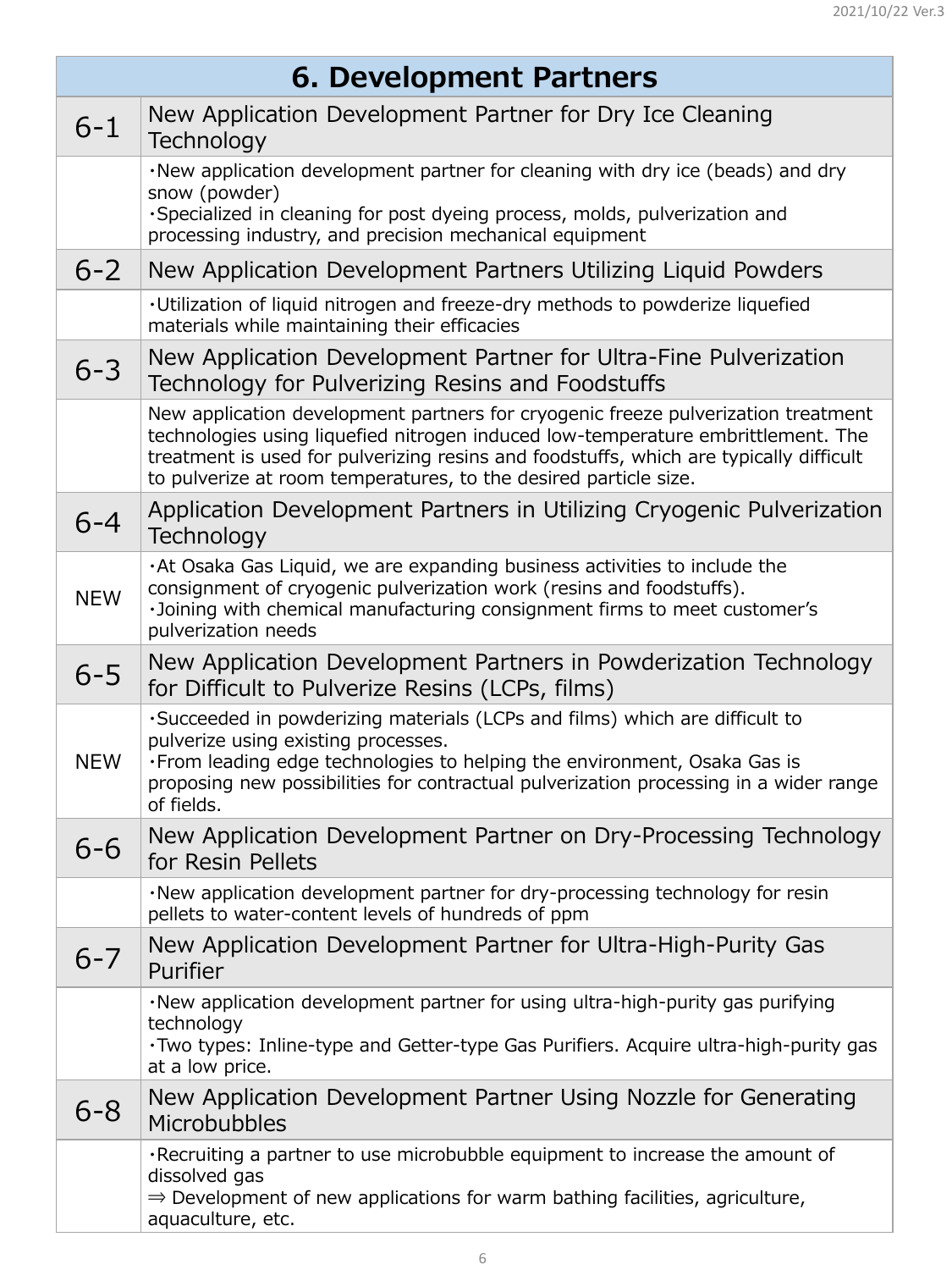| 7. Service and System (1)      |                                                                                                                                                                                                                                             |
|--------------------------------|---------------------------------------------------------------------------------------------------------------------------------------------------------------------------------------------------------------------------------------------|
| $7 - 1$                        | Measuring Human Activity Flow for AC Control and Marketing                                                                                                                                                                                  |
| <b>NEW</b>                     | . Gauging and predicting human activity flow for large-scale commercial facilities to<br>optimize air conditioning control (AC) and marketing                                                                                               |
| $7 - 2$                        | Calculating Energy-Saving Potential and Improving Energy<br>Management with AI-Driven Big Data Analysis of Heat Sources                                                                                                                     |
| <b>NEW</b>                     | . Leveraging AI-driven analysis of central monitoring board big data, relating to<br>central heat sources of commercial buildings, to uncover energy-saving potential<br>and conserve energy through improved energy management.            |
| $7 - 3$                        | Visualization of Air Quality and AC Optimization with Environment<br><b>Sensors</b>                                                                                                                                                         |
| <b>NEW</b>                     | · Visualization of internal air quality, using an affordable and easy-to-install<br>environment sensor (CO2, moisture, and humidity levels), helps in securing and<br>maintaining adequate ventilation levels and optimal air-conditioning. |
|                                | Analysis System for Drive Recordings                                                                                                                                                                                                        |
| Application<br>Period<br>Ended | . Labor-saving system that can analyze drive recordings to make driving diagnosis<br>and offer individual instruction                                                                                                                       |
| $7 - 5$                        | Technology for 5G Real-time Transmission of Images of Driving<br><b>Operations</b>                                                                                                                                                          |
| <b>NEW</b>                     | •Technology for sending dashboard-mounted smartphone captured images of<br>driving operations and vehicle speed data (GPS collected) in real-time via a 5G<br>network.                                                                      |
| $7 - 6$                        | Easy-to-Use GUI Creation Tools                                                                                                                                                                                                              |
| <b>NEW</b>                     | . Tools that enables users to easily create graphic screen for displaying real-time<br>data from either a cloud or local PC                                                                                                                 |
| $7 - 7$                        | Remote Sequential Operation System for Commercial-Use Cold<br>Storage and Refrigeration Equipment                                                                                                                                           |
|                                | A system that allows for remote sequential operations for decentralized installation<br>of a variety of commercial-use cold storage and refrigeration equipment to be<br>conducted from a center                                            |
| $7 - 8$                        | Audio Processing Technology for Server Recorded Audio via a<br>Smartphone                                                                                                                                                                   |
| <b>NEW</b>                     | •Technology for canceling noise from smartphone recorded audio, enabling users<br>transform various audio qualities into clear voice recording files.                                                                                       |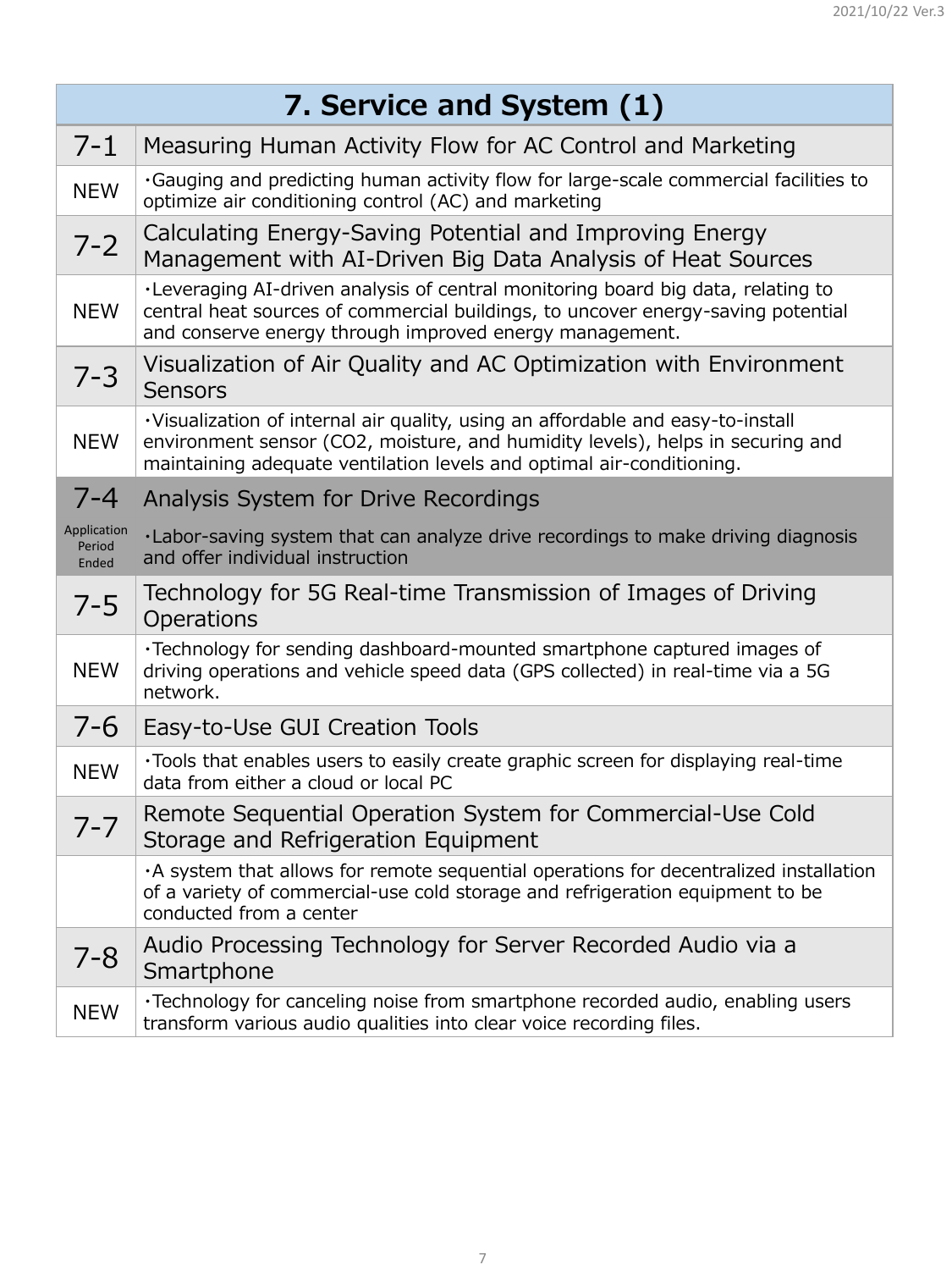|                                              | 8. Service and System (2)                                                                                                                                             |  |
|----------------------------------------------|-----------------------------------------------------------------------------------------------------------------------------------------------------------------------|--|
| $8 - 1$                                      | Service Tool to Contribute High Value Added to Fitness Centers                                                                                                        |  |
|                                              | . Deliver various services that are not offered at other gyms<br>(equipment/tools/methods)                                                                            |  |
| $8 - 2$                                      | New Services for Home Protection and Security                                                                                                                         |  |
|                                              | . Solicit a new menu of home security services including protection of the elderly and<br>children, crime prevention, disaster prevention, and other protective steps |  |
| $8 - 3$                                      | New Service for Newly Built Residences (Rental Apartments, Houses)                                                                                                    |  |
|                                              | .OSS resource combined newly developed service for users of newly built rental<br>homes or new house owners (first-time home buyers)                                  |  |
| $8 - 4$                                      | Energy System that Enables Daily Living for 72-Hours during a<br><b>Disaster</b>                                                                                      |  |
| <b>NEW</b>                                   | . Energy system for paid nursing homes that enables close to normal living<br>conditions for 72-hours during a disaster                                               |  |
| $O-D$                                        | Propane Gas Cylinder Optimal Delivery Method Selection System                                                                                                         |  |
| Application<br>Period<br>Ended               | ·System that selects the most efficient and accurate home delivery method for<br>propane gas cylinders                                                                |  |
| $8 - 6$                                      | Daily Living Items Delivery Service                                                                                                                                   |  |
| <b>NEW</b><br>Application<br>Period<br>Ended | . Service that buys and delivers daily-use items, and handles items payments on the<br>users' behalf, for residents around Nabari City.                               |  |
| $8 - 7$                                      | Improve Value-Added Signage for Open Innovation                                                                                                                       |  |
|                                              | $\cdot$ Value added functions to optimize the digital signage (panel) that introduces the<br>needs of Daigas Group                                                    |  |
| $8 - 8$                                      | Needs and Seed Matching Accuracy Improvement Tools                                                                                                                    |  |
| <b>NEW</b>                                   | . Tools that effectively matches needs and seeds in Open Innovation activities                                                                                        |  |

## Osaka Gas Co., Ltd., Innovation Promotion Department, Open Innovation Office E-mail: [higuchi@osakagas.co.jp](mailto:higuchi@osakagas.co.jp)

Contact for Questions about Technological Needs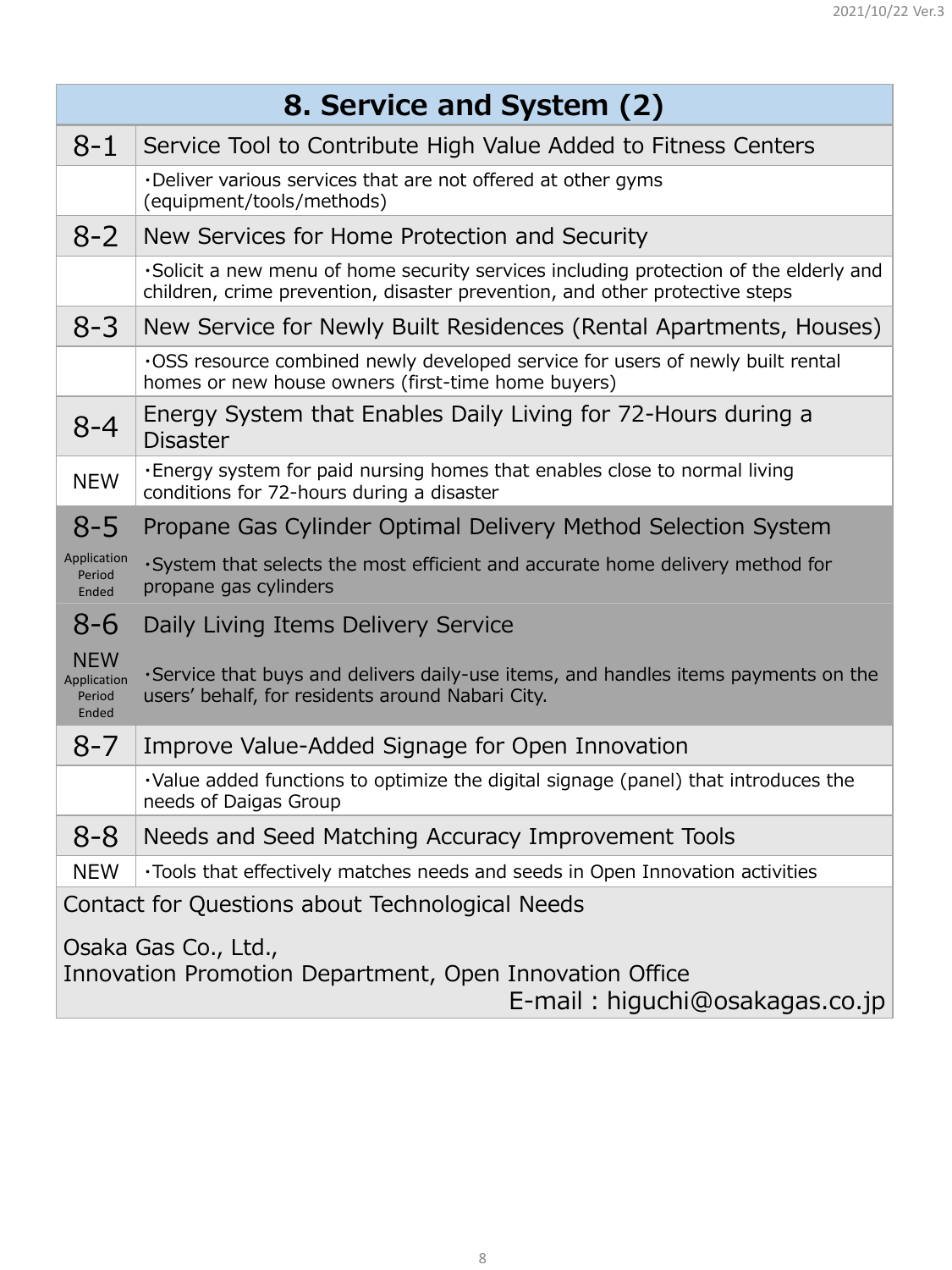| 9. Specific Demand for Information Sessions on Needs |                                                        |
|------------------------------------------------------|--------------------------------------------------------|
| $9 - 1$                                              |                                                        |
|                                                      |                                                        |
| $9 - 2$                                              | Three matters to address.                              |
|                                                      | To be announced on the day at the information session. |
| $9 - 3$                                              |                                                        |
| <b>NEW</b>                                           |                                                        |